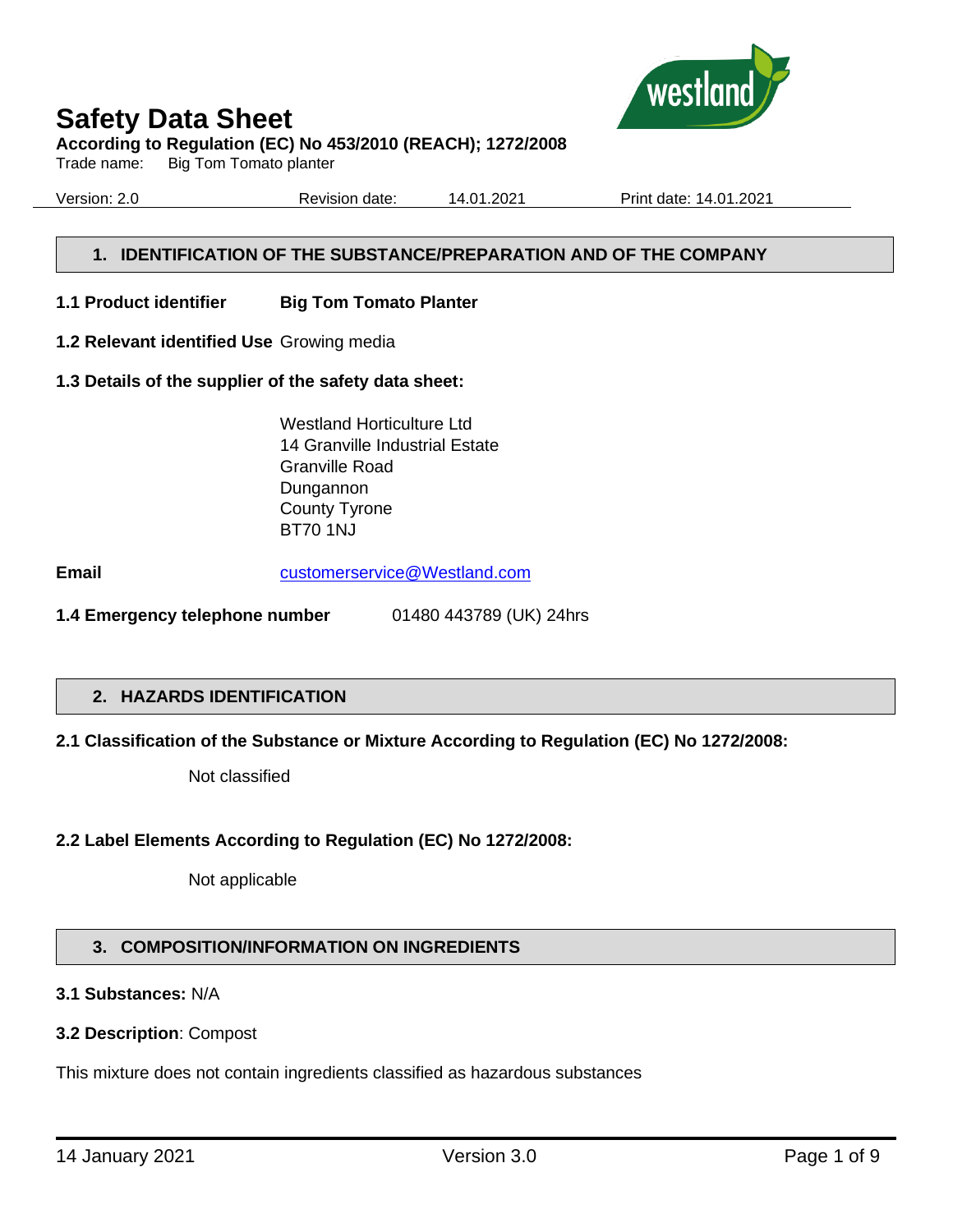

Trade name: Big Tom Tomato planter

Version: 2.0 Revision date: 14.01.2021 Print date: 14.01.2021

## **4. FIRST AID MEASURES**

#### **4.1 Description of first aid measures**

**General information:** Have the product container, label or Material Safety Data Sheet with you when calling a poison control center or physician or going for treatment. Get medical advice is any symptoms occur or persist

- **Inhalation:** Move person to fresh air. Keep patient warm and at rest.
- **Skin Contact:** Wash off with soap and plenty of water.
- **Eye Contact:** Rinse with plenty of water, also under the eyelids, for at least 15 minutes. Remove contact lenses and continue flushing.
- **Ingestion:** Rinse out mouth and then drink water

# **4.2 Most important symptoms and effects, both acute and delayed**

Information not available

## **4.3 Indication of any immediate medical attention and special treatment needed**

Information not available

## **5. FIRE FIGHTING MEASURES**

#### **5.1 Extinguishing Media:**

The mixture is not classified as flammable as such extinguishing media should be chosen as appropriate for surrounding materials.

#### **5.2 Specific Hazards Arising From the Substance or Mixture:**

Fire may produce hazardous products of combustion such as carbon monoxide Exposure to decomposition products may be a hazard to health.

#### **5.3 Advice for Fire Fighters:**

Wear full protective clothing and self-contained breathing apparatus if required

#### **Additional Information:** None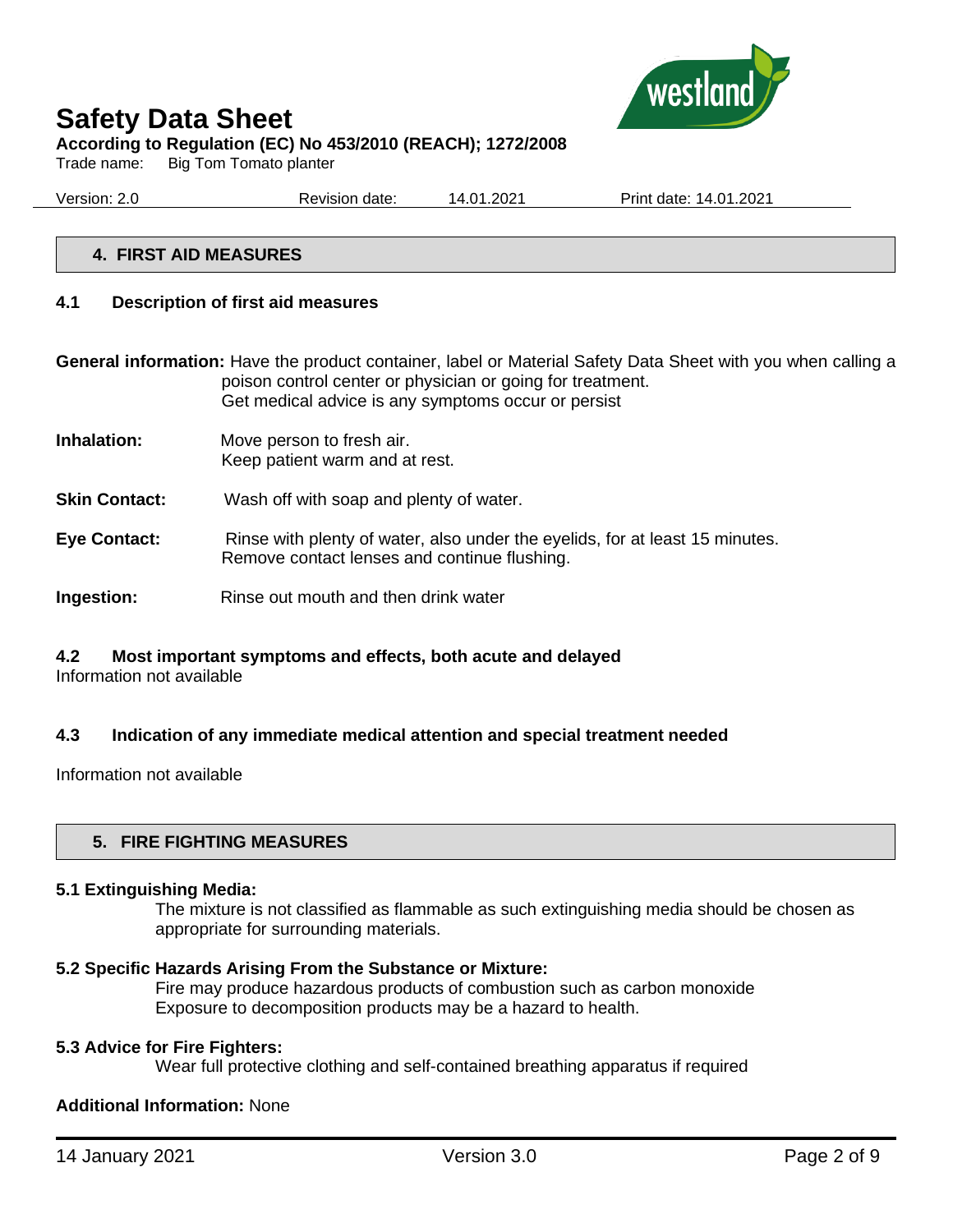

#### **According to Regulation (EC) No 453/2010 (REACH); 1272/2008**

Trade name: Big Tom Tomato planter

Version: 2.0 Revision date: 14.01.2021 Print date: 14.01.2021

# **6. ACCIDENTAL RELEASE MEASURES**

#### **6.1 Personal Precautions, Protective Equipment and Emergency Procedures:**

Avoid formation / breathing of dust Avoid contact with skin and eyes Ensure adequate ventilation

#### **6.2 Environmental Precautions:**

Not applicable

#### **6.3 Methods and Materials for Containment and Cleaning Up:**

Vacuum or sweep up material Wash affected area with water Place into suitable labelled containers for disposal according to local / national regulations

#### **Additional information:** none

## **7. HANDLING AND STORAGE**

## **7.1 Precautions for safe handling**

- Prevent dust formation and inhalation
- Avoid contact with eyes and skin
- Wear gloves when handling the product over long periods of time
- Wash hands and observe good hygiene practice after handling this product

## **7.2 Conditions for safe storage, including any incompatibilities**

• Keep product in original labelled containers

#### **7.3 Specific End Uses**:

Use as compost according to the instruction on the label

## **8. EXPOSURE CONTROLS / PERSONAL PROTECTION**

#### **8.1 Control Parameters**

No ingredients with limit values that require monitoring at the workplace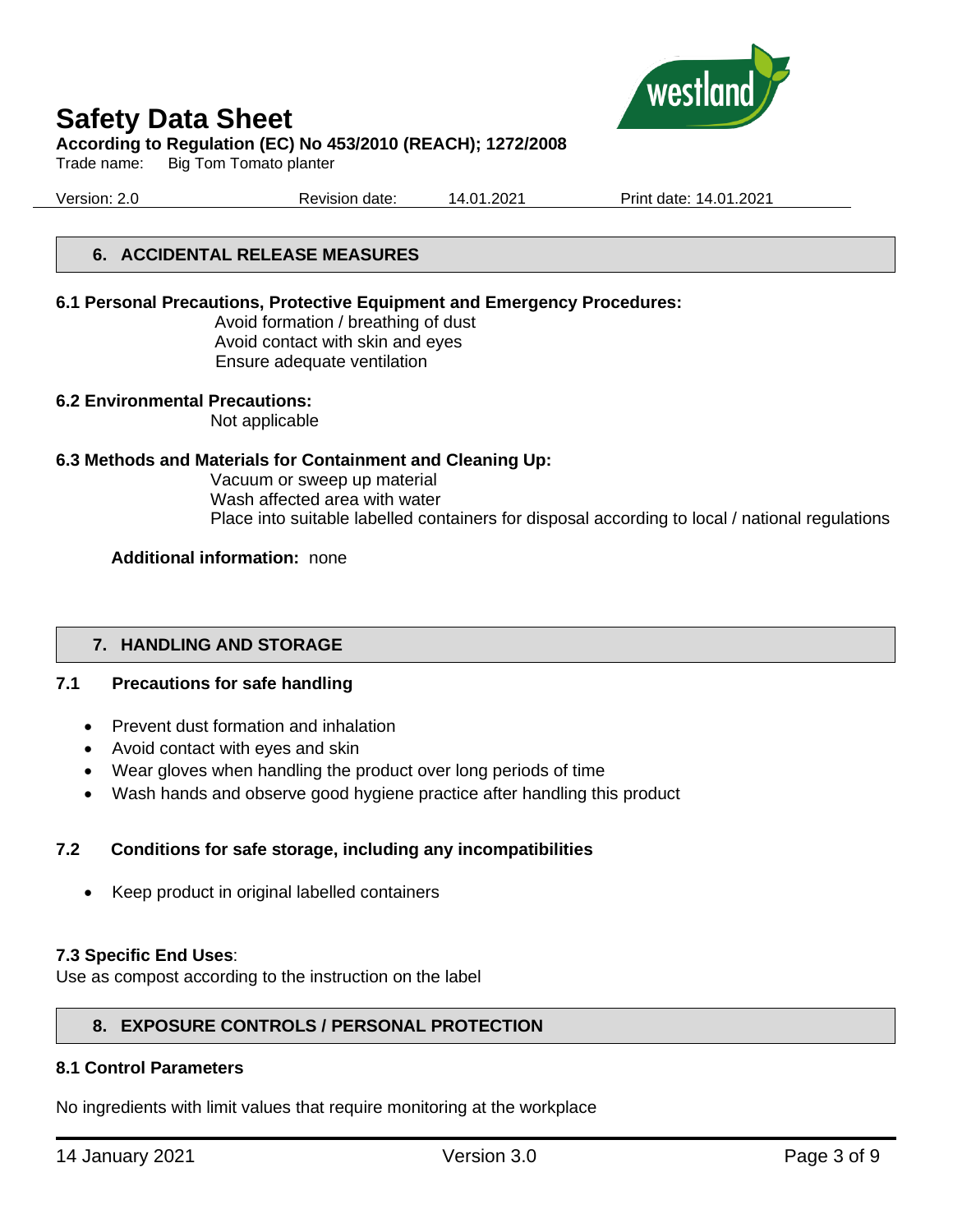

Trade name: Big Tom Tomato planter

| Version: 2.0 | Revision date: | 14.01.2021 | Print date: 14.01.2021 |
|--------------|----------------|------------|------------------------|
|              |                |            |                        |

#### **8.2 Exposure Controls**

|                                | 8.2.1 Appropriate engineering controls: No special ventilation requirements.<br>Avoid high dust concentration and provide ventilation where necessary                                                                                                                                                                                                                                                                                        |
|--------------------------------|----------------------------------------------------------------------------------------------------------------------------------------------------------------------------------------------------------------------------------------------------------------------------------------------------------------------------------------------------------------------------------------------------------------------------------------------|
| <b>Protective Measures:</b>    | The use of technical measures should always have priority over the use of personal<br>protective equipment<br>A risk assessment based on the task being performed and the risks involved should<br>be carried out to determine personal protection equipment required<br>When selecting personal protective equipment, seek appropriate professional<br>advice<br>Personal protective equipment should be certified to appropriate standards |
| <b>Respiratory Protection:</b> | Not necessary if room is well ventilated<br>Use suitable dust respirator if dust concentration is high or if a risk assessment<br>indicates this is necessary. (Filter P2)                                                                                                                                                                                                                                                                   |
| <b>Hand Protection:</b>        | Wear suitable gloves when handling the product over long periods or if a risk<br>assessment indicates this is necessary. Gloves complying with EN420                                                                                                                                                                                                                                                                                         |
| <b>Eye Protection:</b>         | Wear eye protection when a risk assessment indicates this is necessary to avoid<br>exposure to dust. Safety glasses complying with EN166 as a minimum                                                                                                                                                                                                                                                                                        |

**Skin and Body Protection:** Protective work clothing

#### **8.2.3 Environmental exposure controls:** N/A

## **9. PHYSICAL AND CHEMICAL PROPERTIES**

# **9.1 Information on basic physical and chemical properties**

**Appearance:** Crumbly dark brown/black compost

**Physical state:** solid

**Colour:** dark brown/black

**Odour:** earthy

**Odour threshold:** none known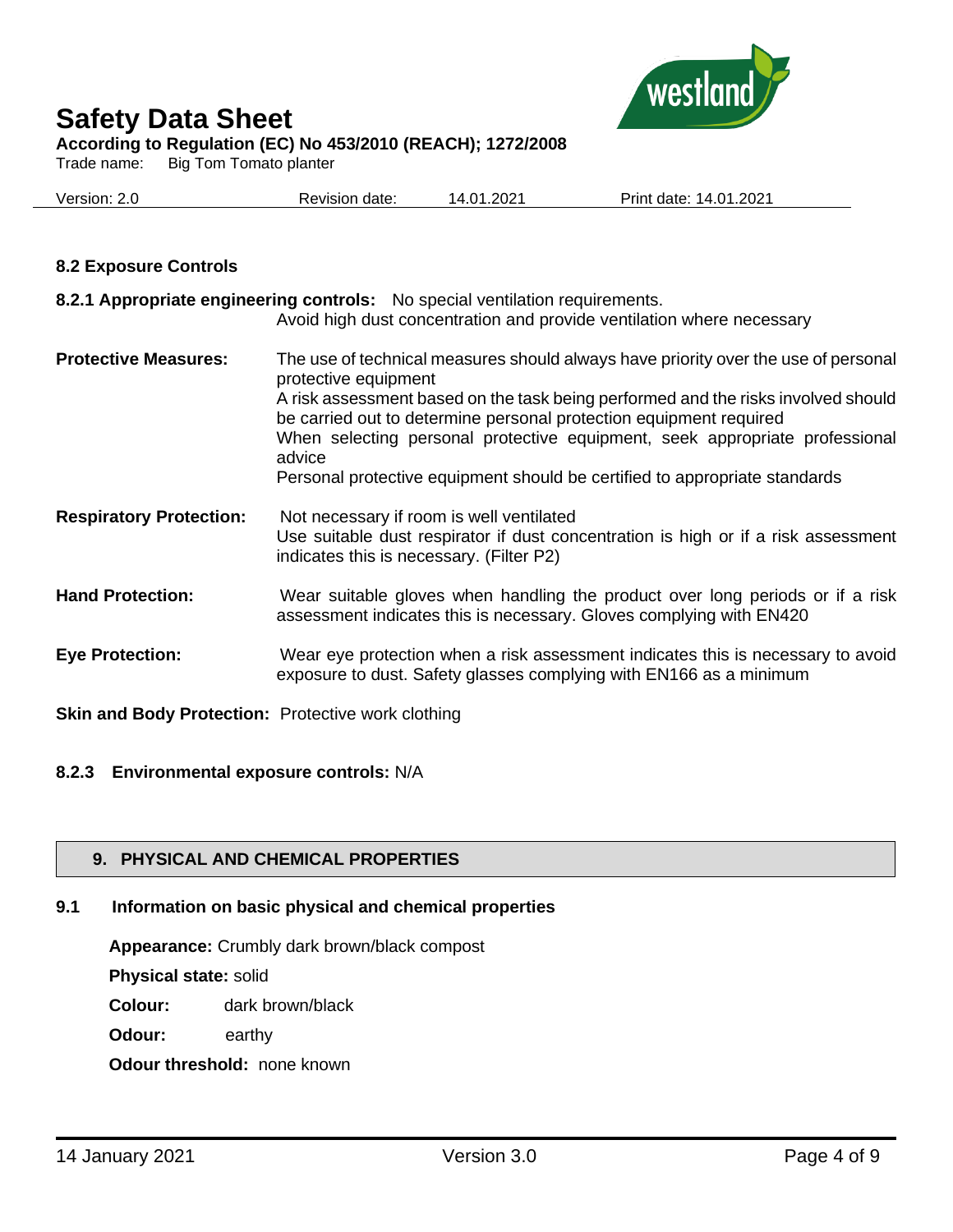

Trade name: Big Tom Tomato planter

| Version: 2.0<br>Print date: 14.01.2021<br>14.01.2021<br>Revision date: |
|------------------------------------------------------------------------|
|------------------------------------------------------------------------|

#### **9.2 Other information**:

|                                        | Value                        | <b>Concentration</b> | <b>Method</b>  | <b>Temperature</b>       | <b>Pressure</b> | Remark         |
|----------------------------------------|------------------------------|----------------------|----------------|--------------------------|-----------------|----------------|
| pH                                     | $5.5 - 6.5$                  |                      |                | $20^{\circ}$ C           | $\blacksquare$  |                |
| <b>Melting point/freezing</b><br>point | $\blacksquare$               | $\blacksquare$       | $\blacksquare$ | $\blacksquare$           | $\blacksquare$  | $\blacksquare$ |
| <b>Initial boiling</b>                 | ä,                           | $\blacksquare$       | $\blacksquare$ | $\blacksquare$           | $\blacksquare$  | $\blacksquare$ |
|                                        |                              |                      |                |                          |                 |                |
| point/boiling range                    |                              |                      |                |                          |                 |                |
| <b>Flash point</b>                     | ä,                           | $\blacksquare$       | $\blacksquare$ | $\blacksquare$           | $\blacksquare$  | $\blacksquare$ |
| <b>Evaporation rate</b>                | $\qquad \qquad \blacksquare$ | $\blacksquare$       | $\blacksquare$ | $\blacksquare$           | ۰               | $\blacksquare$ |
| Flammability (solid,                   |                              | $\blacksquare$       | $\blacksquare$ | $\blacksquare$           |                 |                |
| gas)                                   |                              |                      |                |                          |                 |                |
| <b>Upper/lower</b>                     | $\blacksquare$               | $\blacksquare$       | $\blacksquare$ | $\blacksquare$           | $\blacksquare$  | $\blacksquare$ |
| flammability or                        |                              |                      |                |                          |                 |                |
| explosive limits                       |                              |                      |                |                          |                 |                |
| <b>Upper explosive limits</b>          | $\qquad \qquad \blacksquare$ | $\blacksquare$       | $\blacksquare$ | $\blacksquare$           | $\blacksquare$  | $\blacksquare$ |
| <b>Lower explosive limits</b>          | $\blacksquare$               | $\blacksquare$       | $\blacksquare$ | $\overline{\phantom{a}}$ | $\blacksquare$  | $\blacksquare$ |
| Vapour pressure                        | $\qquad \qquad \blacksquare$ | $\blacksquare$       | $\blacksquare$ | $\blacksquare$           | $\blacksquare$  | $\blacksquare$ |
| <b>Vapour density</b>                  | $\blacksquare$               | $\blacksquare$       | $\blacksquare$ | $\blacksquare$           | $\blacksquare$  | $\blacksquare$ |
| <b>Relative density</b>                | $200 -$                      | $\blacksquare$       | $\blacksquare$ | $\blacksquare$           | -               | $\blacksquare$ |
|                                        | 250g/l                       |                      |                |                          |                 |                |
| Solubility(ies)                        | ۰                            | $\blacksquare$       | $\blacksquare$ | $\blacksquare$           | $\blacksquare$  | $\blacksquare$ |
| <b>Partition coefficient:</b>          | $\blacksquare$               | $\blacksquare$       | $\blacksquare$ | $\blacksquare$           | $\blacksquare$  | $\blacksquare$ |
| n-octanol/water                        |                              |                      |                |                          |                 |                |
| Auto-ignition                          | $\blacksquare$               | $\blacksquare$       | $\blacksquare$ | $\blacksquare$           | $\blacksquare$  | $\blacksquare$ |
| temperature                            |                              |                      |                |                          |                 |                |
| Decomposition                          | $\blacksquare$               | $\blacksquare$       | $\blacksquare$ | $\blacksquare$           | $\blacksquare$  | $\blacksquare$ |
| temperature                            |                              |                      |                |                          |                 |                |
| <b>Viscosity</b>                       | $\blacksquare$               | $\blacksquare$       | $\blacksquare$ | $\blacksquare$           | $\blacksquare$  | $\blacksquare$ |
| Viscosity, dynamic                     | $\overline{\phantom{0}}$     | $\blacksquare$       | $\blacksquare$ | $\blacksquare$           | $\blacksquare$  | $\blacksquare$ |
| <b>Viscosity, cinematic</b>            | $\overline{\phantom{0}}$     | $\blacksquare$       | $\blacksquare$ | $\blacksquare$           | $\blacksquare$  | $\blacksquare$ |
| <b>Explosive properties</b>            | $\blacksquare$               | $\blacksquare$       | $\blacksquare$ | $\blacksquare$           | $\blacksquare$  | $\blacksquare$ |
| <b>Oxidising properties</b>            | $\qquad \qquad \blacksquare$ | $\blacksquare$       | $\blacksquare$ | $\blacksquare$           | $\blacksquare$  | $\blacksquare$ |

#### **10. STABILITY AND REACTIVITY**

**10.1 Reactivity:** Stable under normal conditions of storage, handling and use

**10.2 Chemical Stability:** Stable under normal conditions of storage, handling and use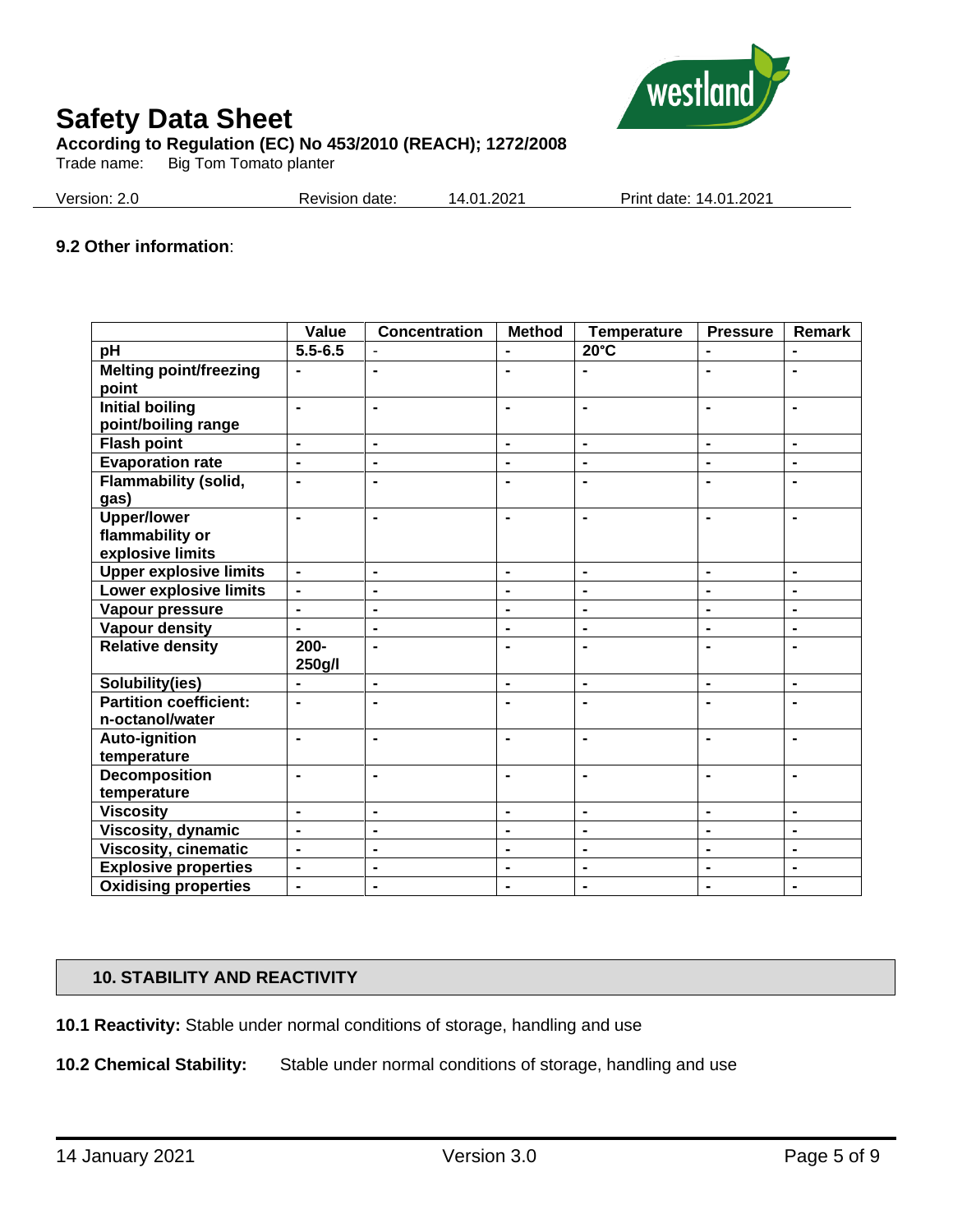

## **According to Regulation (EC) No 453/2010 (REACH); 1272/2008**

Trade name: Big Tom Tomato planter

| Version: 2.0 | Revision date: | 14.01.2021 | Print date: 14.01.2021 |
|--------------|----------------|------------|------------------------|
|              |                |            |                        |

**10.3 Possibility of hazardous reactions**: Hazardous reactions will not occur under normal transport or storage conditions.

**10.4 Conditions To Avoid**: Extremes of temperature

**10.5 Incompatible Materials**: Oxidising agents

**10.6 Hazardous decomposition products**:Heating or fire can release toxic or irritant vapours and fumes

#### **11. TOXICOLOGICAL INFORMATION**

#### **Toxicokinetics, metabolism and distribution**

- **11.1 Information on toxicological effects**
- **Acute Toxicity:** Mixture not classified for acute toxicity

**Skin corrosion/ Irritation:** The mixture is not classified as skin irritant

**Eye damage/Irritation:** The mixture is not classified for eye damage

**Respiratory or Skin Sensitization:** The mixture is not classified as a sensitizer

**CMR effects (carcinogenity, mutagenicity and toxicity for reproduction):** The mixture is not classified as mutagenic, carcinogen, reproductive toxic or aspiration hazard

#### **12. ECOLOGICAL INFORMATION**

The mixture is not classified for environmental hazard

**12.1 Toxicity:** No information available on mixture

**12.2 Persistence and Degradability:** No information available on mixture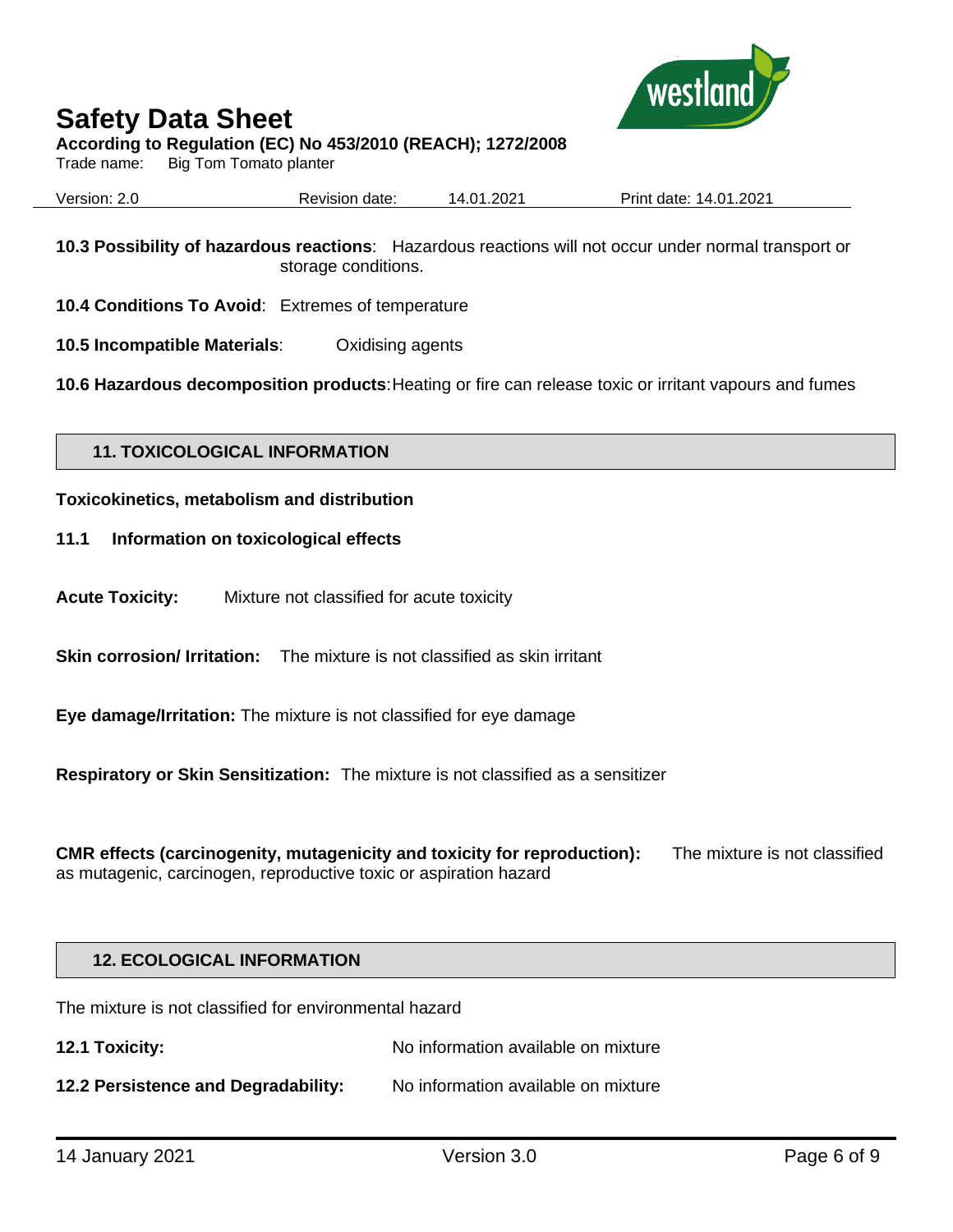

#### **According to Regulation (EC) No 453/2010 (REACH); 1272/2008**

Trade name: Big Tom Tomato planter

| Version: 2.0                           | Revision date: | 14.01.2021                          | Print date: 14.01.2021 |  |
|----------------------------------------|----------------|-------------------------------------|------------------------|--|
| <b>12.3 Bioaccumulative Potential:</b> |                | No information available on mixture |                        |  |
| 12.4 Mobility in Soil:                 |                | No information available on mixture |                        |  |
| 12.5 PBT and vPvB assessment:          |                | No information available on mixture |                        |  |
| Other adverse effects:                 |                | Information not available           |                        |  |

# **13. DISPOSAL CONSIDERATIONS**

#### **13.1 Waste treatment methods**

**Product:** Spread product over land as soil conditioner Check if agriculture use is possible. Where possible recycling is preferred to disposal or incineration. If recycling is not practicable, dispose of in compliance with local regulations.

**Contaminated Packaging:** Empty remaining contents. Completely empty containers can be put in the bin or disposed of in compliance with applicable local regulations

**Additional information:** none known

## **14. TRANSPORT INFORMATION**

|                                        | <b>Land transport</b> | Inland waterway | Sea transport | Air transport (ICAO- |
|----------------------------------------|-----------------------|-----------------|---------------|----------------------|
|                                        | (ADR/RID)             | transport (ADN) | (IMDG)        | TI / IATA-DGR)       |
| UN No.<br>14.1                         | Not dangerous         | Not dangerous   | Not dangerous | Not dangerous        |
|                                        | goods                 | goods           | goods         | goods                |
| <b>UN Proper shipping name</b><br>14.2 | Not dangerous         | Not dangerous   | Not dangerous | Not dangerous        |
|                                        | goods                 | goods           | goods         | goods                |
| 14.3 Transport hazard class(es)        | Not dangerous         | Not dangerous   | Not dangerous | Not dangerous        |
|                                        | goods                 | goods           | goods         | goods                |
| Hazard label(s)                        | Not dangerous         | Not dangerous   | Not dangerous | Not dangerous        |
|                                        | goods                 | goods           | goods         | goods                |
| Packing group<br>14.4                  | Not dangerous         | Not dangerous   | Not dangerous | Not dangerous        |
|                                        | goods                 | goods           | goods         | goods                |
| <b>Environmental hazards</b><br>14.5   | Not dangerous         | Not dangerous   | Not dangerous | Not dangerous        |
|                                        | goods                 | goods           | goods         | goods                |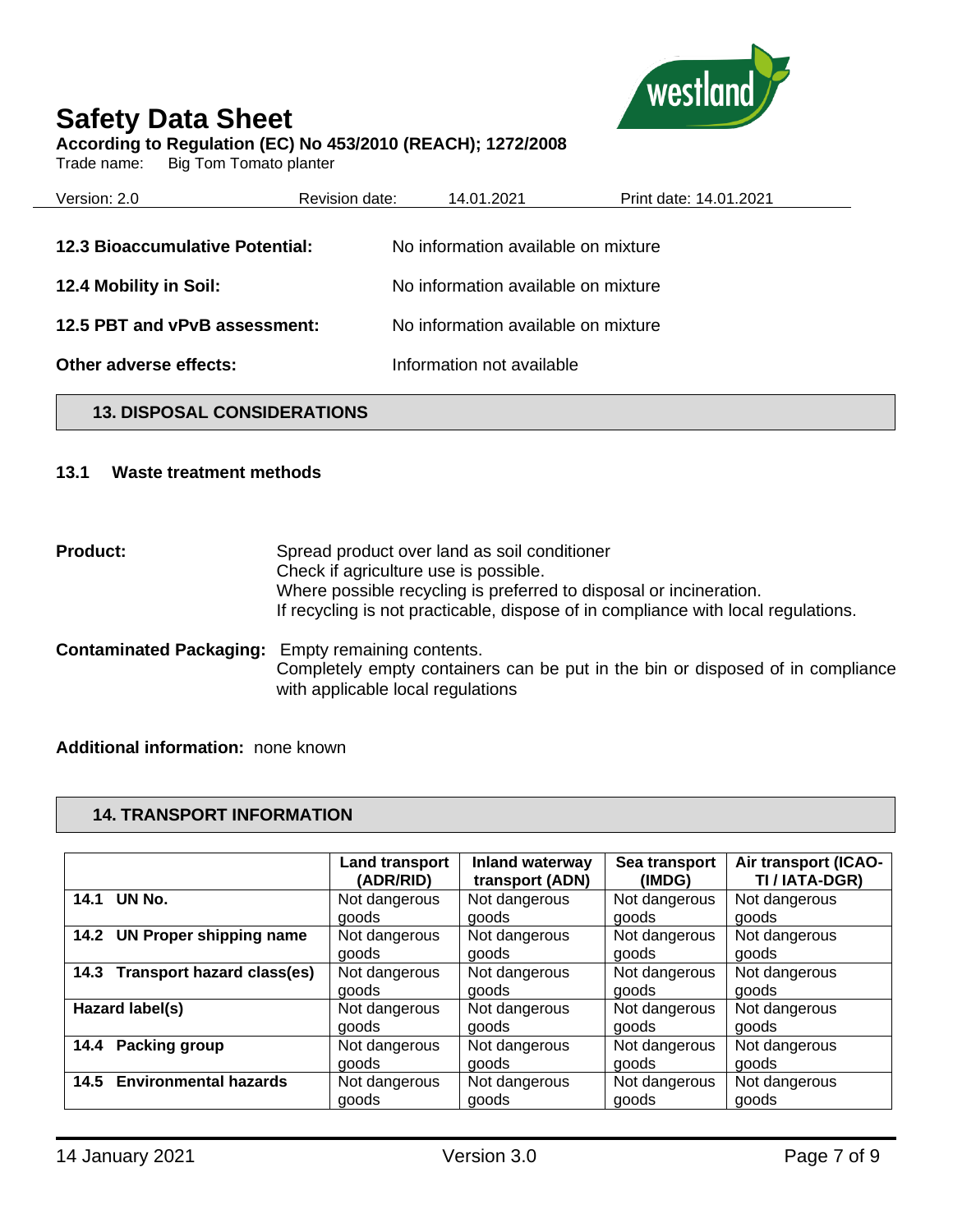

Trade name: Big Tom Tomato planter

Version: 2.0 Revision date: 14.01.2021 Print date: 14.01.2021

#### **14.6 Special precautions for user:** None

# **14.7 Transport in bulk according to Annex II of MARPOL 73/78 and the IBC Code**

**Additional information:** None

## **15. REGULATORY INFORMATION**

#### **15.1 Safety, health and environmental regulations/legislation specific for the substance of mixture:**

This mixture is classified in accordance with Regulation (EC) 1272/2008.

**15.2 Chemical Safety Assessment:** A Chemical Safety Assessment has not been undertaken for this mixture

#### **16. OTHER INFORMATION**

#### **16.1 Indication of changes:** Revised and updated

#### **16.2 Abbreviations and Acronyms**

| <b>ADR</b>                   | International Carriage of Dangerous Goods by Road                          |
|------------------------------|----------------------------------------------------------------------------|
| CAS No                       | <b>Chemicals Abstract Service Registry Number</b>                          |
| Directive 67/548/EEC         | Dangerous Substances Directive (DSD)                                       |
| EC No                        | European Community Number for chemicals within EU regulations              |
| <b>IATA-DGR</b>              | Dangerous Goods Regulations by the International Air Transport Association |
| <b>IMDG Code</b>             | International Maritime Dangerous Goods Code                                |
| <b>PBT</b>                   | Persistent, Bioaccumulative and Toxic Properties                           |
| Regulation (EC) No 1272/2008 | Classification, Labelling and Packaging (CLP)                              |
| <b>RID</b>                   | International Transport of Dangerous Goods by Rail                         |
| vPvB                         | Very Persistent and Very Bioaccumulative Properties                        |

#### **16.3 Key literature references and sources for data:** Westland Horticulture Ltd

#### **16.4 Classification for mixtures and used evaluation method according to regulation (EC) 1207/2008**  [CLP]: See SECTION 2.1 (classification).

## **16.5 Relevant H- and EUH-phrases (number and full text):** N/A